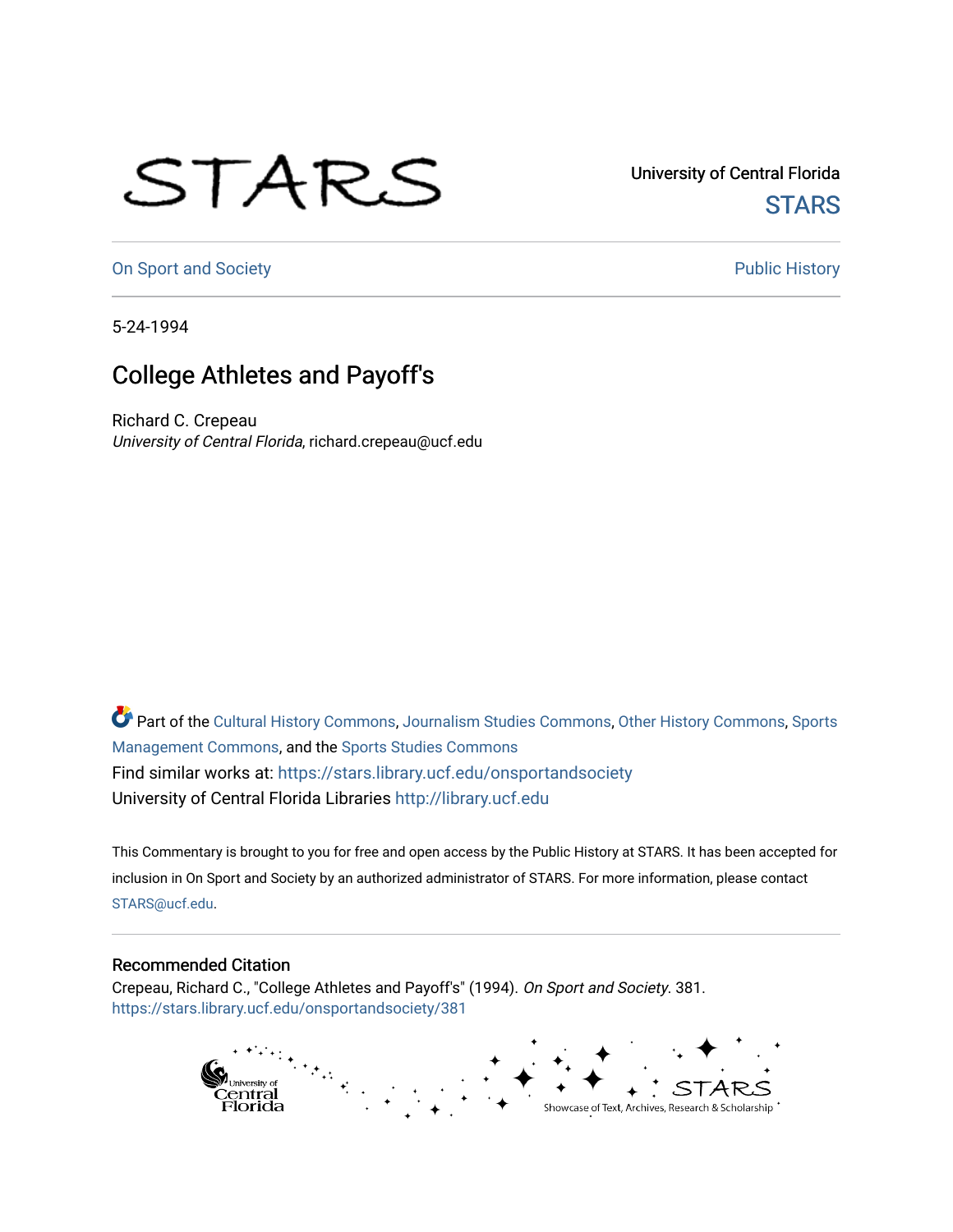## SPORT AND SOCIETY FOR H-ARETE May 24, 1994

As the station went off the air to increase power one of the biggest stories in college sport was coming out of Tallahassee by way of Sports Illustrated. It was not the swimsuit issue, but Florida State University must have felt nearly naked as the story of players taking payoffs from agents became public.

The ugly details of the story are more or less familiar by now. Anywhere from seven players upwards went to the Footlocker store in Governor's Square Mall and took part in what SI called "a midseason, two-handed, shelf-clearing 90-minute shopping spree." Some \$6,000 worth of merchandise was carried away in large cartons paid for on the credit card of a Las Vegas businessman in partnership with an agent. It is clear there were also cash payments and other entertainment costs bringing the total cost of this operation to \$60,000. Those who provided this merchandise received complementary tickets to the Florida-Florida State game from the players.

The magazine also charges that FSU coaches knew about this activity and did not report it. Coaches deny this, including the sainted Bobby Bowden. Coaches, especially head coaches, always maintain deniabilty.

There is nothing about this story that should surprise anyone, and plenty to disgust everyone. Those passing out the largesse have perhaps the clearest motive, profit. There is big money floating out there in the world of intercollegiate athletics, and big money to be made by all sorts of people besides the athletes themselves.

The players were taking advantage of yet another opportunity to get something for nothing in the corrupt world of intercollegiate athletics. This is a world in which at least since junior high many of these players have been treated as part of an elite. Some were recruited to play in high school. Some had jobs given to parents and relatives to place them in the proper school district. Some had been given grades without the need for academic performance. In Tallahassee some were routinely given free meals, free movie tickets, and access to privilege because they were FSU football players. They were made to feel that they were above the normal rules of human behavior. Some were also guided to the right classes and the right major so they could continue to pursue the NFL dream with minimal attention to classes. Not all. But some.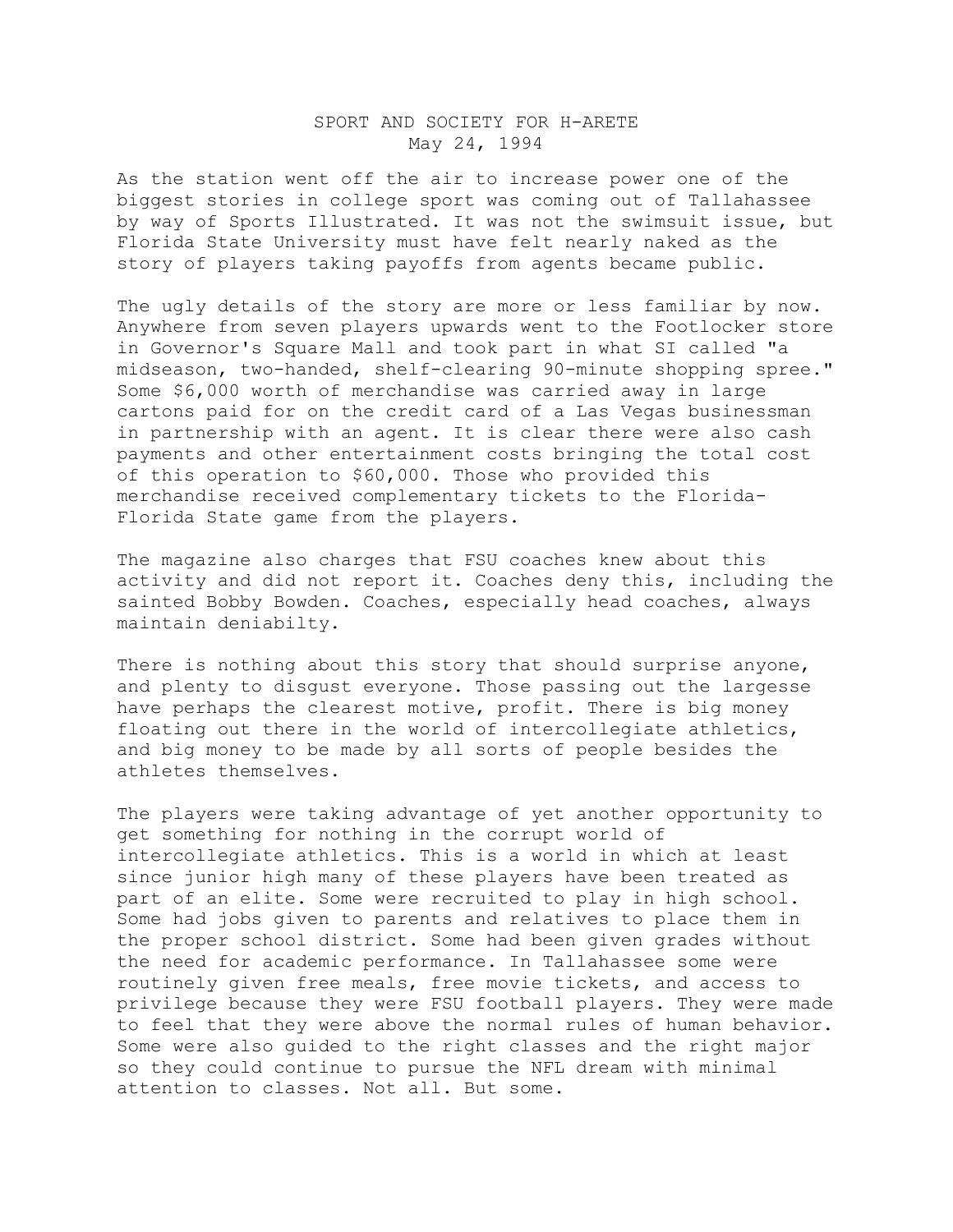There is a culture of exceptionalism that is very much a part of the star athlete's world in American life. They are the cream of a certain crop whose skills are highly valued as they will bring cash and glory to universities and coaches. These athletes are a valuable commodity, and they know it. Some cynically exploit that knowledge, as they in turn are cynically exploited by institutions of higher learning, college presidents, athletic directors, and coaches.

In such an atmosphere it should surprise no one that some athletes apparently have no qualms about violating the rules. It was inevitable that something like this would happen at FSU, just as it has happened at universities around the state and nation. It has been happening for over one hundred years of intercollegiate athletics.

As to reform, does anyone really believe that some sort of monthly payment to players would alleviate this problem? What if players received a \$300 monthly allowance? Would that satisfy those who made the Footlocker trip? When is the last time that you heard anyone say "I have enough" in this culture in which the operative word is "more"?

And what of the coaches? Bobby Bowden and his staff deny knowledge, and beg the issue of responsibility. On the one hand these coaches love to talk about the educational value of sport. About how sport prepares you for life. About how sport builds character. On the other hand when something like this happens all we hear is how coaches cannot be responsible for everything their players do. How they cannot watch them twenty-four hours a day. But of course if sport builds character then the players should not have to be watched, as they will have learned to do the right thing. In addition reports out of Tallahassee over the past few years indicate that Bowden has lost interest in day to day operations and perhaps has lost control of his program.

When FSU moved to the upper echelon of football schools, the perennial top five or ten, they did so following a lowering of their admissions standards in order to get the best possible players regardless of academic qualifications. I remember when it happened, and how FSU made the final jump to the top over the next couple of seasons. When you sacrifice standards at one end, the loss of them at the other end should not be surprising.

In the wake of the SI story three cases involving sexual misconduct by FSU football players have become public, and now